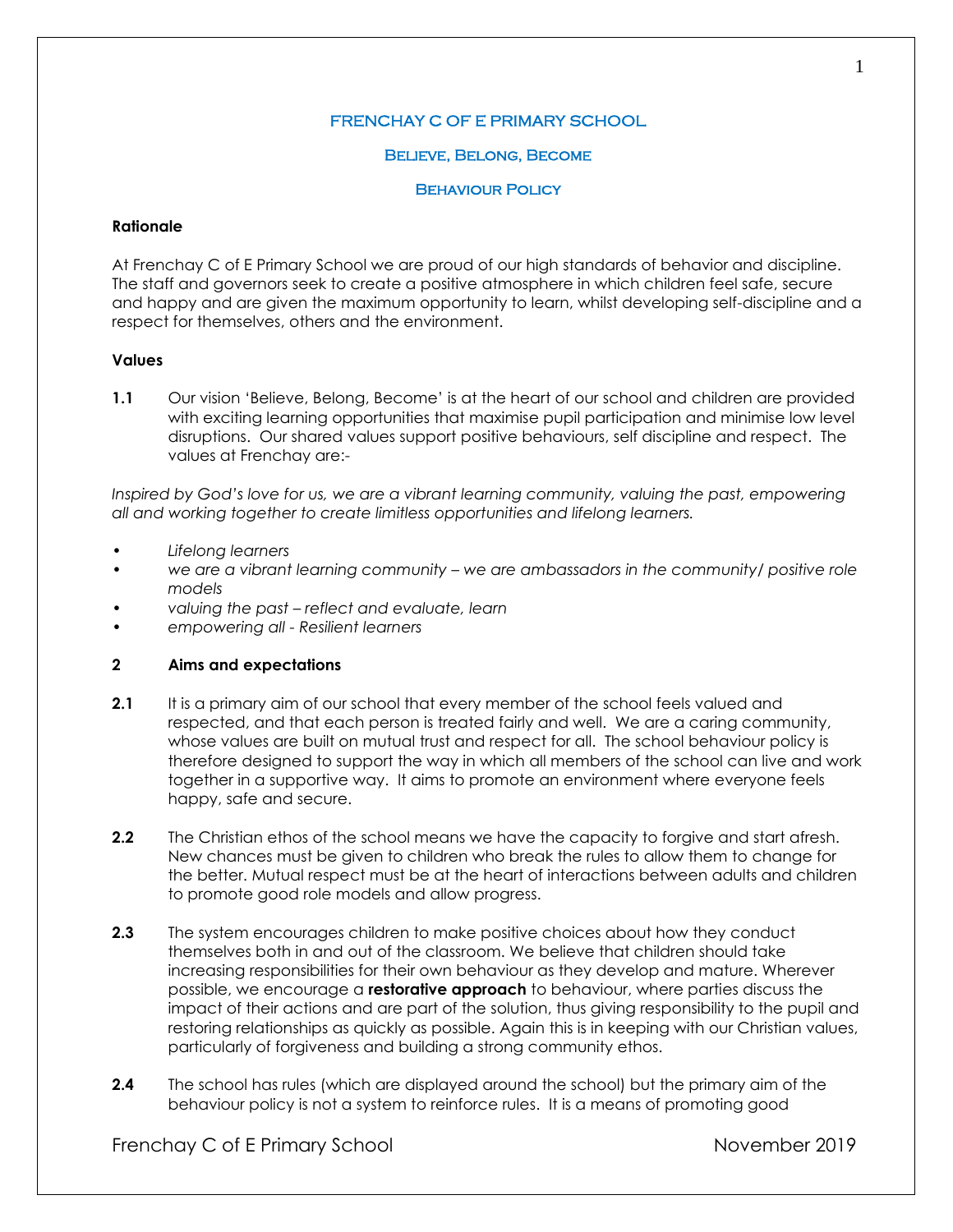relationships, so that people can work together with the common purpose of helping everyone to learn. This policy supports the school community in aiming to allow everyone to work together in an effective and considerate way.

- **2.5** The school expects every member of the school community to behave in a considerate, polite and respectable way towards others.
- **2.6** We treat all children fairly and apply this behaviour policy appropriately (see paragraph regarding children with Special Educational Needs).
- **2.7** This policy aims to help children to grow in a safe and secure environment and to become positive, responsible and increasingly independent members of the school community.
- **2.8** The school rewards good behaviour, as it believes that this will develop an ethos of kindness and co-operation. This policy is designed to promote good behaviour, rather than merely deter anti-social behaviour.

## **3. Staff responsibilities**

- **3.1** To respect and value all children and treat them fairly, bearing in mind their particular needs and listening to their views and opinions.
- **3.2** To raise children's self-esteem and develop their full potential, encouraging self-discipline and a sense of responsibility to the whole community.
- **3.3** To help create a friendly, welcoming and safe environment within the school.
- **3.4** To be a good role model in order to help children understand what is considered appropriate behaviour.
- **3.5** To use rules, rewards and sanctions clearly and consistently, identifying the nature of the behaviour with an appropriate reward/sanction.
- **3.6** To ensure that children understand that all adults within school, Teachers, Teaching Assistants, Lunch break Supervisors, Administration Staff have equal status and apply rewards and sanctions.
- **3.7.** To work in partnership with parents so that all children can see that key adults in their lives share a common aim.

## **4.1 Child's responsibilities**

To be aware of and comply with the school rules, known as the Golden Rules, which have been agreed in consultation with children and staff. Golden Rules are appropriate to each area of the school. Many are overarching expectations, these are highlighted in blue.

#### **The whole school rules are:**

We are gentle. *We don't hurt others.* We are kind and helpful. *We don't hurt others feelings.* We listen. *We don't interrupt.* We are honest. *We don't cover up the truth.* We work hard. *We don't waste our own or others' time.* We look after property. *We don't waste or damage things.*

**Our rules for the dining hall are:**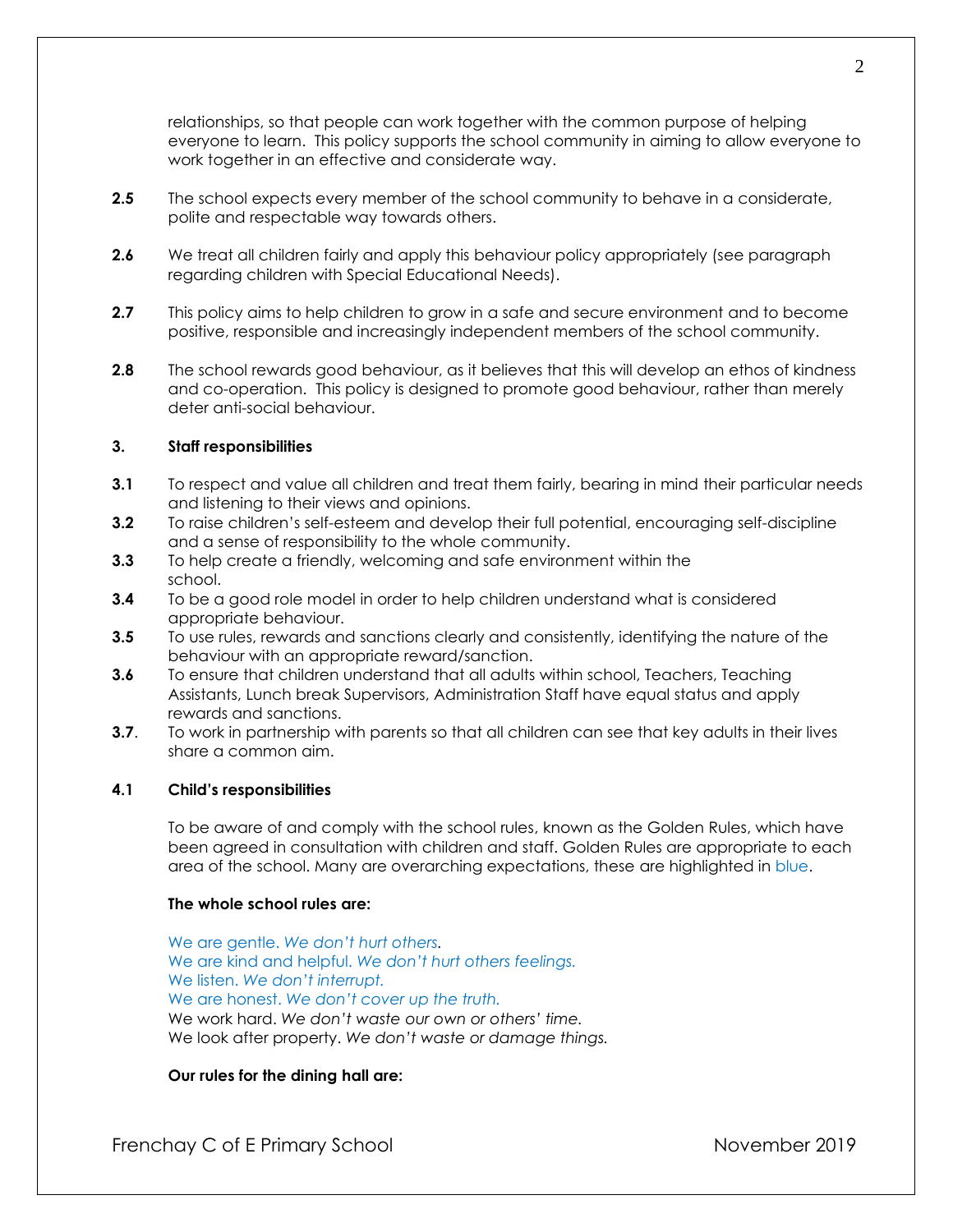We line up calmly. *We don't push in.* We walk carefully. *We don't run.* We speak quietly. *We don't shout.* We keep our table clean. *We don't make a mess.* We are polite to everyone. *We are not rude.* We use good table manners. *We don't speak with our mouths full.*

## **Our rules in the playground are:**

We are gentle. *We don't hurt others.* We are kind and helpful. *We don't hurt others feelings.* We play well with others*. We don't spoil others' games.*  We care for the playground. *We don't damage or spoil anything.* We listen. *We don't interrupt.* We are honest. *We don't cover up the truth.*

## **5 Parental responsibilities**

- **5.1** To play an active and supportive role in their child's education and develop positive relationships with school staff.
- **5.2** To be aware of the school rules and expectations and support the school in the implementation of this policy.
- **5.3** To encourage in their child an awareness of appropriate behaviour, self-discipline, independence and responsibility to others.
- **5.4** To inform the school in confidence of any situation in the home that may have an effect on the social and emotional well-being of the child whilst at school.

## **6 How we encourage good behaviour in school**

- **6.1** We make clear from the outset our high expectations of good behaviour.
- **6.2** We regularly refer to the Golden Rules, developed by all, which are displayed prominently within the school.
- **6.3** We encourage children to take responsibility for their own actions.
- **6.4** We present ourselves as positive role models thus setting high standards of behaviour by example and helping the child recognise what is appropriate in any given situation.

## **7 Rewards**

- **7.1** We praise and reward children for good behaviour in a variety of ways:
	- All children's names begin the day on the Golden Star from Year 1 to 6 and a sunshine in EYFS.
	- Teachers congratulate children;
	- Teachers can give children stickers to reward good work;
	- Children share work with others e.g. other classes, Headteacher;
	- House points will be awarded for individual and team successes to encourage a sense of belonging. At the end of term the most successful house will receive an extra curricula award. (House charts are displayed in the hall and each child belongs to one of the 4 houses);
	- Each week we nominate children from each class to celebrate successes of the week and these are rewarded with a certificate in the Celebration Assembly;
	- Manner certificates will be awarded and celebrated as appropriate;
	- Weekly 'Golden Time';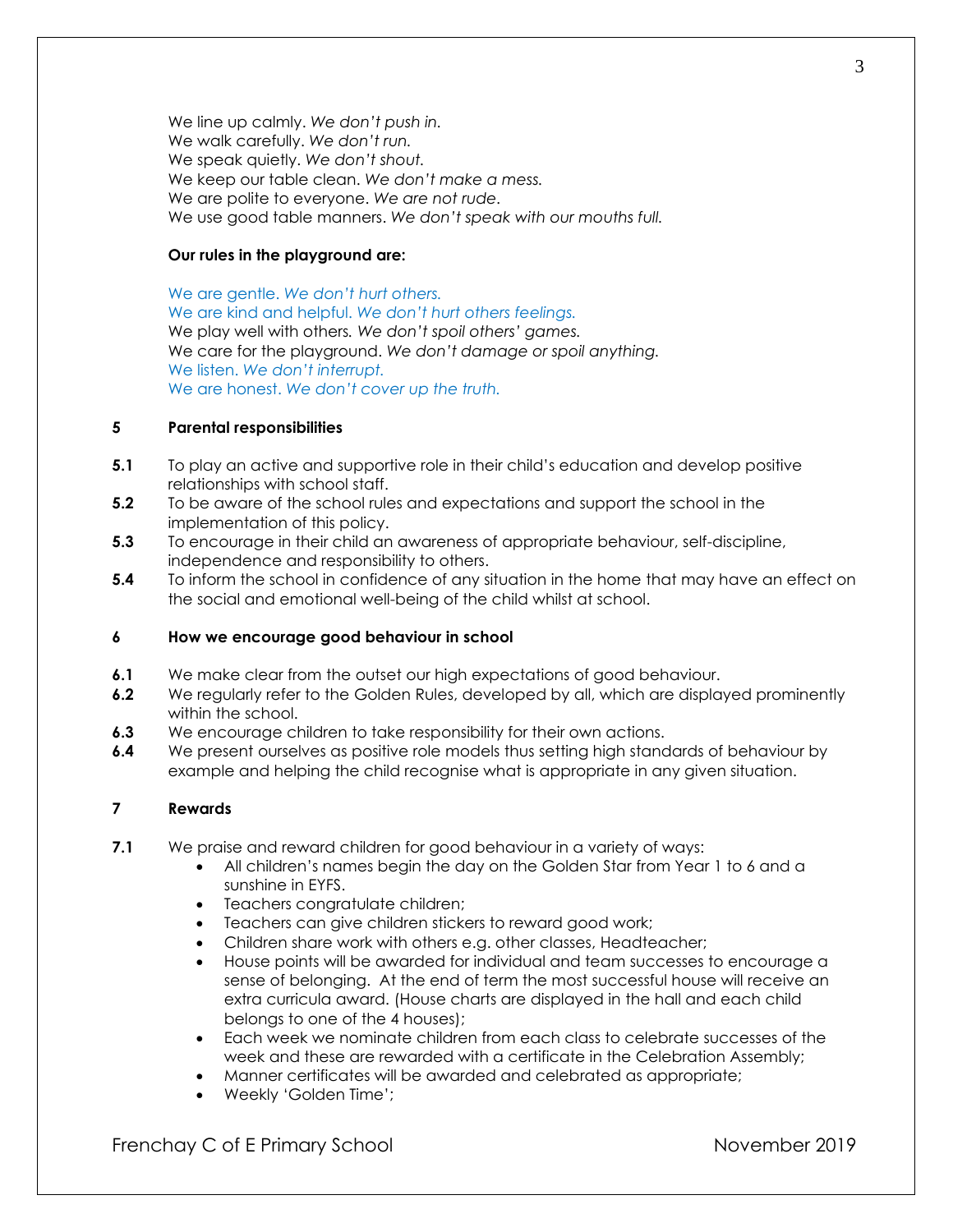- Headteacher's Awards;
- Personalised in-class strategies (e.g. Star of the Day, complete behaviour puzzles, Dojos, raffle tickets etc);
- **7.2** The school acknowledges all the efforts and achievements of children, both in and out of school, for example, music, swimming, numeracy and spelling challenges.

# **8 Lunchtime Rewards (for use by Lunchtime Supervisors)**

- **8.1** Lunchtime supervisors praise and reward good behaviour through:
	- Praise;
	- Informing child's class teacher of notable behaviour at the end of lunch session.
	- Certificates and stickers.

# **9 How we deal with Misdemeanours**

- **9.1** We always try to understand the reasons for the behaviour so that it can be dealt with most effectively. This may mean that the adult needs to take time to discuss the issue with the child.
- **9.2** Where appropriate children should be encouraged to take responsibility for sorting out their own conflicts without resorting to violence, swearing or abuse.
- **9.3** When dealing with a problem we label the behaviour and not the child. e.g. "That is not the right sort of behaviour" **not** "You are a very naughty boy/girl". We aim to avoid damaging a child's self-esteem through the use of sanctions.
- **9.4** Through a hierarchy of sanctions appropriate to the misdemeanour: The severity of the misdemeanour will determine at what stage the child enters. In extreme or persistent cases, the Headteacher will speak directly with the child concerned and may contact the child's parents or guardian as appropriate.

## **10 Sanctions used by staff**

- **10.1** Sanctions are displayed in a prominent place in each classroom along with the rules. Inappropriate behaviour or the breaking of school rules result in an application of the sanctions procedure.
- **10.2** All children begin the day on the Golden Star. A verbal warning is given by the adult for breaking a Golden Rule. This is followed with another warning and the removing of their name from the Golden Star when a child breaks a Golden Rule. Their name is placed into the first pot. Further breaking of the rules will result in their name going into the second pot. This will result in the loss of 5 minutes of Golden Time. The names of these children will be recorded in a behaviour log which will be collected by SLT to review each term. If a child is losing more than 2 sets of 5 minutes in a morning or afternoon session a telephone call or conversation at the end of the day will be made to make parents aware. EYFS use the same system but this is more appropriately linked to a sunshine, rainbow, cloud (pot 1) and storm cloud (Pot 2) making it more meaningful for their age.
- **10.3** Each child is made aware of which of the Golden Rules he or she has broken.
- **10.4** All warnings etc. are removed at the end of the day in order for the child to 'start again'.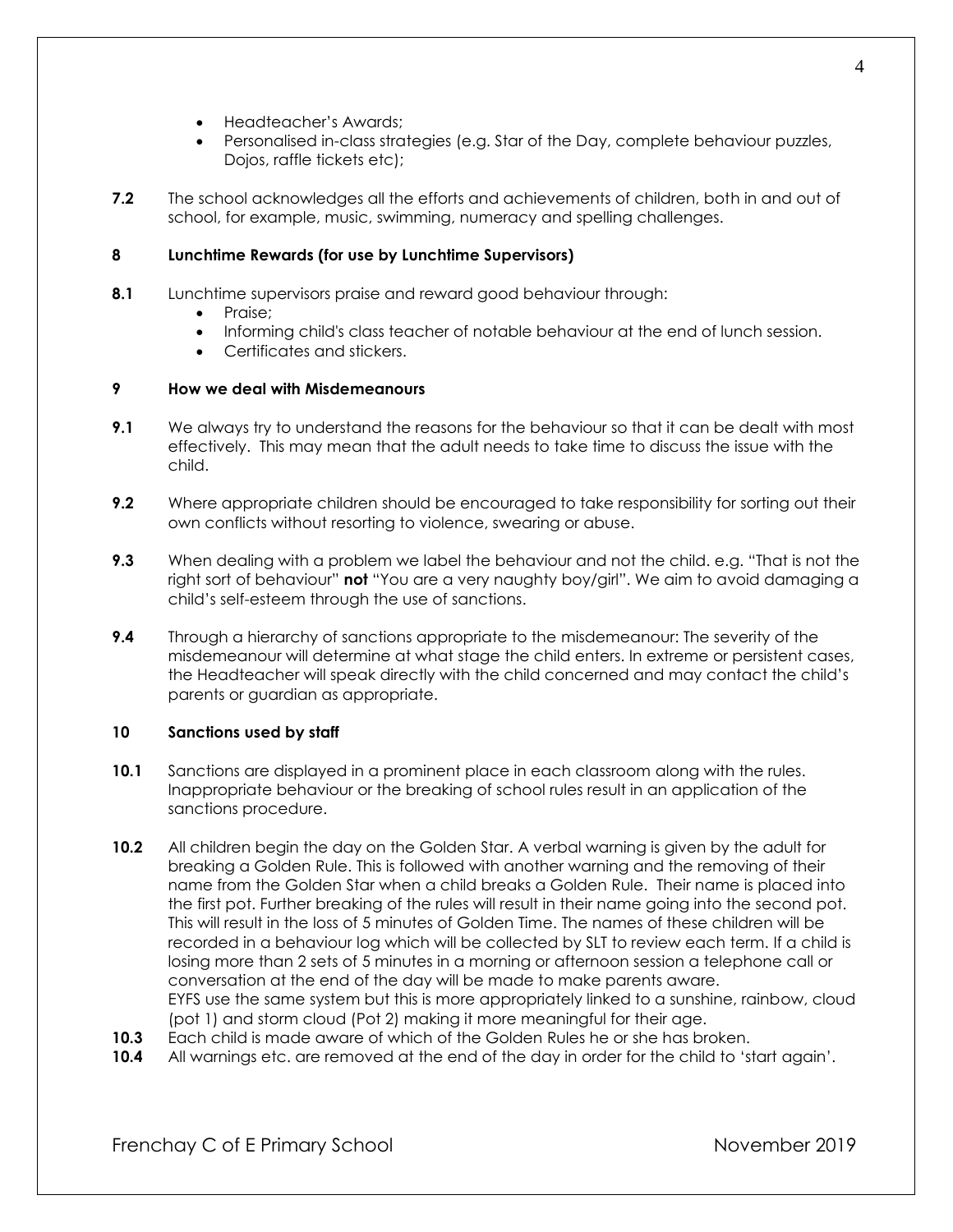- **10.5** On Golden Time day, the child who has lost Golden Time will sit and watch a sand timer whilst the remainder of the class enjoy their selected Golden Time activity. They may then join in the activity with a warm 'welcome back' from the group or teacher.
- **10.6** Behaviour is reviewed and monitored termly so that relevant support systems can be implemented.

Any child who is consistently losing 5 minutes of Golden Time over the term will result in the Head Teacher reviewing the behaviour with the child, parents and SENCO if necessary. A behaviour plan will be formulated and if appropriate external agencies will be involved.

- **10.7** The use of break/lunchtimes may be used to complete work if it is below expected level or not enough has been completed due to low level disruption or work not completed may be sent home.
- **10.8** Possible exclusions from extra school activities e.g. clubs, discos etc.
- **10.9** If behaviour, is deemed dangerous and the safety of the child or others cannot be guaranteed, withholding participation in any school trips, residential or sports events may be necessary.

## **10.9 Behaviour outside school**

Bad behaviour outside school will be disciplined if:

- -taking part in any school organised or school related activity
- -travelling to or from school
- -wearing school uniform
- -in some other way identifiable as a pupil at the school
- -it has repercussions for the running of the school
- -it poses a threat to another pupil or member of the public
- -it affects the reputation of the school
	- (DFE February 2014 behaviour & discipline in schools).

Parents will be informed if poor behaviour occurs outside school and will be notified of any sanctions the school may take. The sanctions will be determined by the Head Teacher and dependent on the incident**.**

## **11. Malicious accusations**

Children making malicious false accusations against school staff will be viewed as a serious breach of discipline and therefore the Head Teacher's sanctions used will be depending on the nature of the accusations.

## **12. Managing Impacts on Other Children**

In exceptional situations, where a serious misdemeanour has the potential to impact significantly on the emotional well-being of other children, the school's teaching staff, in consultation with the Head Teacher, may alert the parents of any affected child to the general nature of the incident and the actions taken by the school to address it. This will be done at the discretion of the teaching staff, and only where there is judged to be a benefit in terms of safeguarding children i.e. to allow parents to understand the issue and provide reassurance to their children. The school and its staff are not permitted to discuss the specific details of the incident, nor name the child responsible for the misdemeanour.

## **13. Screening, Searching & Confiscation**

School staff are legally allowed to confiscate, retain or dispose of a pupil's property if it is felt appropriate to do so. They also have the power to use reasonable force (e.g. passive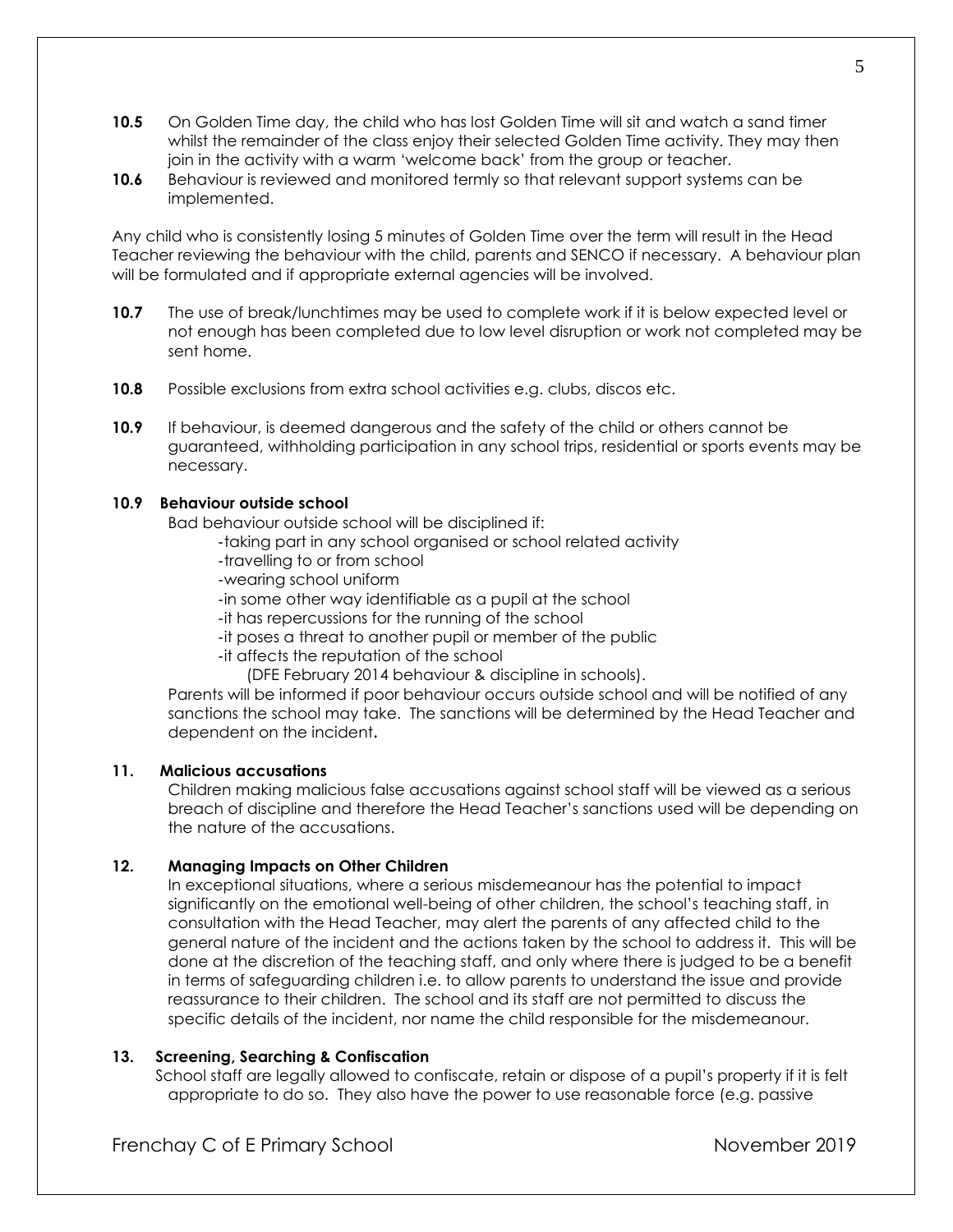physical contact like standing between pupils, or active physical contact such as leading a pupil by the arm away from a location) to prevent pupils from committing an offence, injuring themselves or others or damaging property. Teachers have a statutory duty to discipline pupils for misbehaving outside of the school premises in some circumstances (See DfE 2011 'Screening, Searching & Confiscation and DfE 2011 'Use of Reasonable Force).

## **14. Children with behavioural special needs**

Following the laws about SEN and exclusion, we ensure that all children are safe, supported and nurtured in school. Whatever a child's behaviour, the whole school constantly strives to support them to improve it. With children who have Special Educational Needs this will often be achieved through small steps. Some children will require Individual Behaviour Plans which will have different targets, rewards and sanctions. This has to be flexible and therefore may differ from the behaviour policy.

The school works closely with parent/carers and other agencies to support children to sustain or improve good quality behaviour. Personalised arrangements are made to support transition of children with behavioural needs/SEN alongside the general procedure for all children. The school recognises its legal duty under the Equality Act 2010 and in respect to pupils with SEN.

## **15. Home/School Partnerships**

At Frenchay we are passionate about ensuring parents/carers and school staff work together when issues arise in terms of behaviour. School staff expect support when investigating an issue and reporting this back to parents/carers. Full investigation of any issue is essential to ensure all parties have been listened to and for staff to make a professional judgment about how to support each individual child, whilst following school policies.

If any parent/carer is not happy with the outcome of a behaviour investigation then they need to make an appointment to speak to the Head Teacher directly, away from the children. It is essential that we work in partnership to successfully resolve any issues.

# **16. Fixed-term and permanent exclusions**

Our policy is not to exclude any child from school, but sometimes this may be necessary. The school has therefore adopted the DfE guidance September, 2017 (Appendix 1), for exclusion procedures. We recognise the legislative changes which took effect from September 2017 stating all children have a right to an education. We will take reasonable steps to set and mark work for pupils during the first five **consecutive** school days of an exclusion. During this period parents/carers are responsible for ensuring that the pupil is not present in a public place during normal school hours without reasonable justification. On the sixth **consecutive school** day, we will make arrangements to provide full-time education provision (off-site or in a shared provision).

- **16.1** Only the Head Teacher (or the acting Head Teacher) has the authority to exclude a pupil from school. The Head Teacher may exclude a pupil for one or more fixed periods, for up to 45 days in any one school year. The Head Teacher may also exclude a pupil permanently. It is also possible for the Head Teacher to convert a fixed-term exclusion into a permanent exclusion, if the circumstances warrant this.
- **16.2** If the Head Teacher excludes a pupil, s/he informs the parents immediately, giving reasons for the exclusion. At the same time, the Head Teacher makes it clear to parents that they can, if they wish, appeal against the decision to the governing body. The school informs the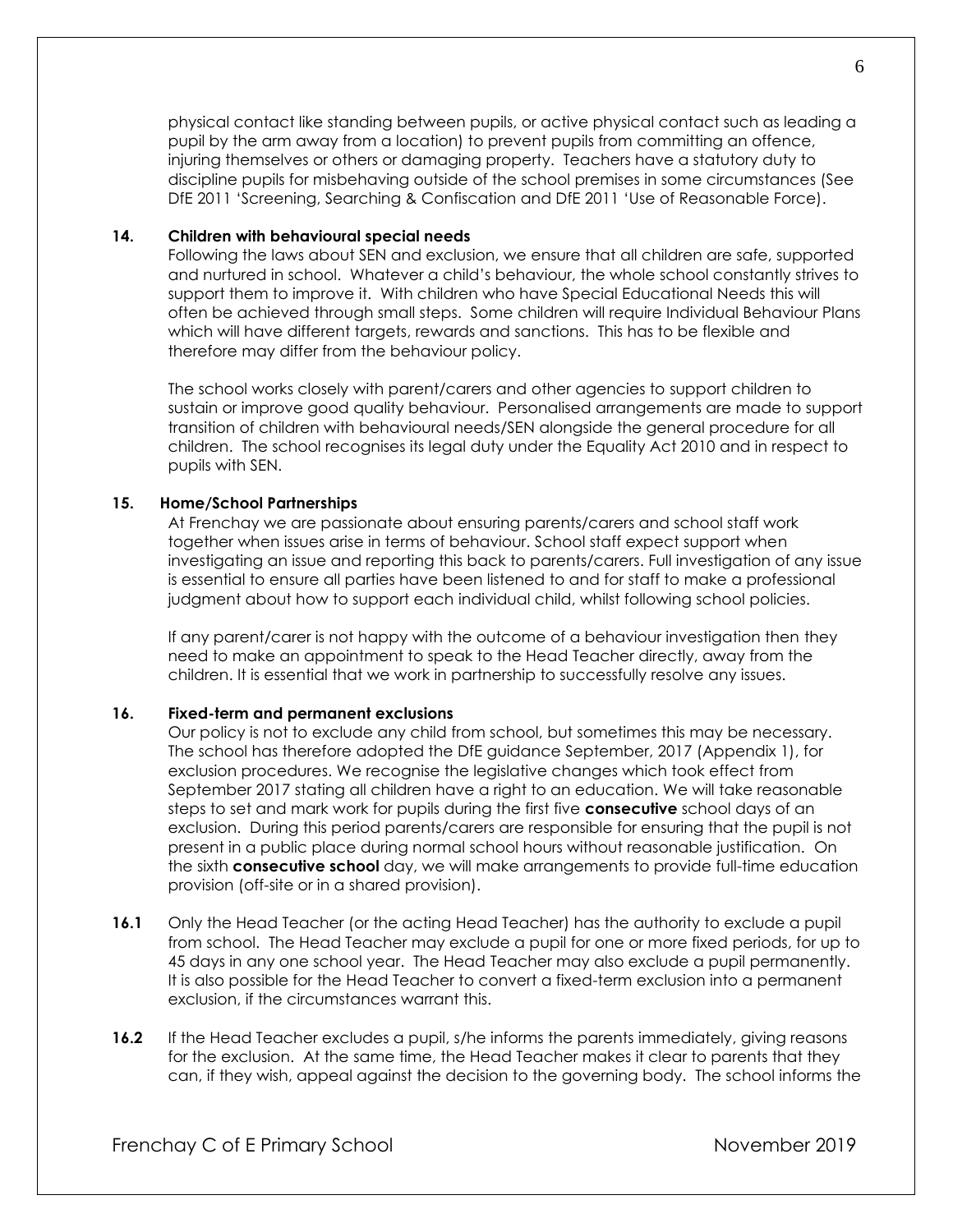parents how to make such an appeal. The exclusion begins from the time when the pupil is collected from school.

- **16.3** The Head Teacher informs the Local Authority (LA) and the governing body about any exclusions.
- **16.4** The governing body itself cannot either exclude a pupil or extend the exclusion period made by the Head Teacher but are the arbitrator of exclusion decisions taken by the Head Teacher.
- **16.5** The governing body has a discipline committee which is made up of between three and five members. This committee considers any exclusion appeals.
- **16.6** When an appeal panel meets to consider an exclusion, the panel will consider the circumstances under which the pupil was excluded, consider any representation by parents/carers, the LA and any other relevant bodies and decide whether the exclusion was justified. In the event that the panel do not agree with the decision to exclude, then the panel will consider whether the pupil should be reinstated.
- **16.7** If the governors' appeals panel decides that a pupil should be reinstated, the Head Teacher must comply with this ruling.

## **17 Monitoring**

- **17.1** The Head Teacher monitors the effectiveness of this policy on a regular basis. S/he also reports to the governing body on the effectiveness of the policy and, if necessary, makes recommendations for further improvements.
- **17.2** The school keeps a variety of records of incidents of misbehaviour. The class teacher records minor classroom incidents. The Head Teacher records those incidents where a child is sent to him/her on account of bad behaviour. We also keep a record of any incidents that occur at break or lunchtime; lunchtime supervisors give written details of any incidents in the Dining Hall and Playground Behaviour books that we keep in the Head Teacher's office.
- **17.3** The Head Teacher keeps a record of any pupil who is temporary excluded or who is permanently excluded.
- **17.4** It is the responsibility of the governing body to monitor the rate of temporary and permanent exclusions, and to ensure that the school policy is administered fairly and consistently. The governing body will pay particular attention to matters of equality; it will seek to ensure that the school abides by regulations and guidance and that no child is treated unfairly irrespective of ethnicity, religion, language, attainment, age, disability, gender, sexual orientation or background.

#### **18 Review**

**18.1** The governing body reviews this policy every two years. The governors may, however, review the policy earlier than this, if the government introduces new regulations, or if the governing body receives recommendations on how the policy might be improved.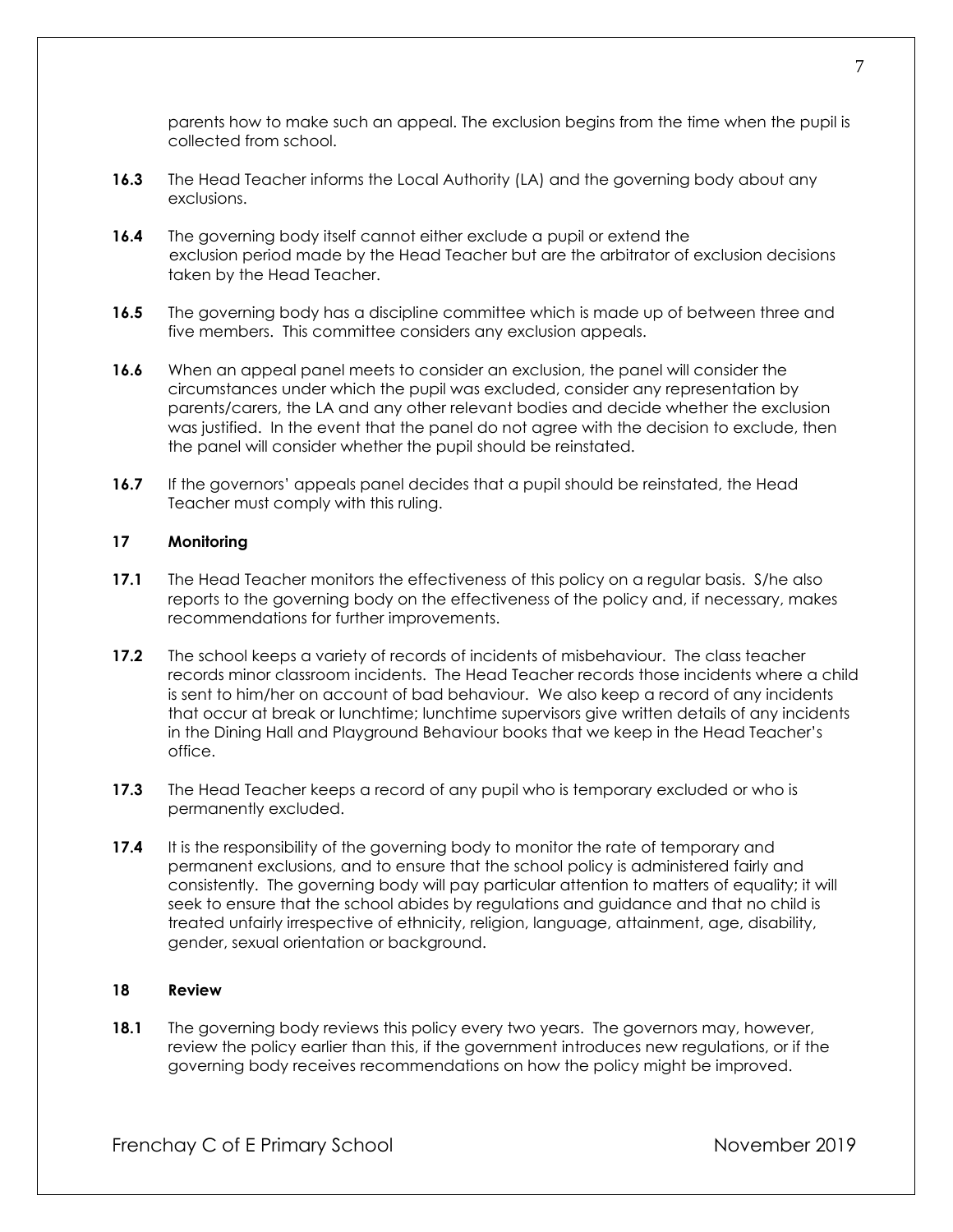## **Context**

This policy needs to be read in conjunction with the following other policies: Guidelines for Marking, PSHME (Personal, Social, Health and Moral Education), Anti-Bullying, E-Safety Policy, Special Educational Needs, Confidentiality Policy, Use of Force to Control or Restrain Pupils**.** 

Agreed by staff……………………………………………………………………….

Date ratified by Governors ……………………………………………………….

**signed : ……………………………………………………….** Chair of Governors

**review date:** *November 2021*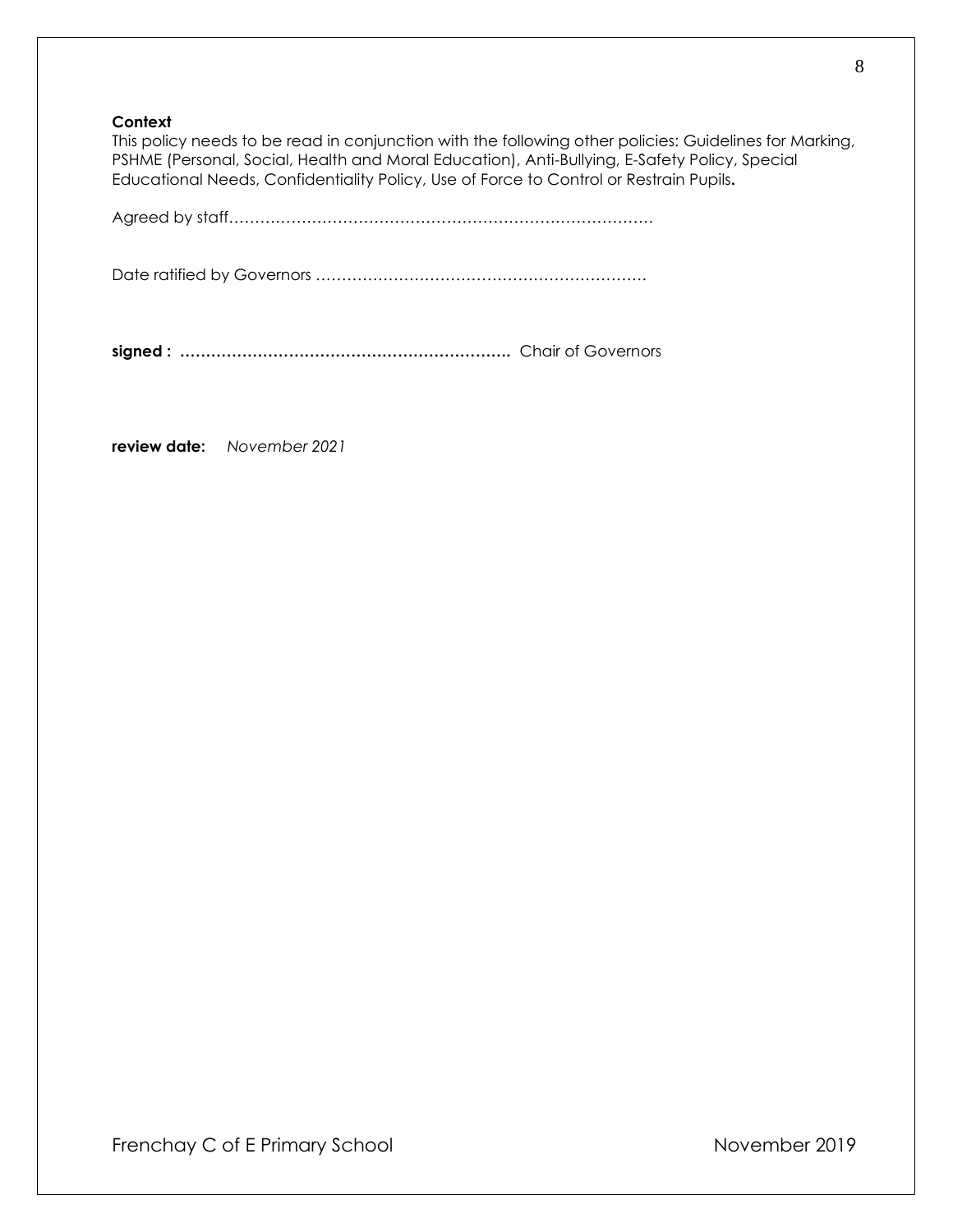#### **Appendix 1**

#### **Reasons for exclusion**

#### **For what reasons can a school exclude my child?**

There is no list of set behaviours for which a pupil can and cannot be excluded, and the decision to exclude lies with the head teacher. Head teachers can only exclude a pupil for a disciplinary reason (e.g. because their behaviour violates the school's behaviour policy). They cannot, for example, exclude a pupil for academic performance/ability, or simply because they have additional needs or a disability that the school feels it is unable to meet. A head teacher can exclude for behaviour outside of school, or for repeatedly disobeying academic instructions.

### **Can the school send my child to be educated elsewhere?**

Schools have the power to send a pupil to another education provider at a different location to improve their behaviour without the parents having to agree.

A school can also transfer a pupil to another school – a process called a 'managed move' - if they have the agreement of everyone involved, including the parents and the admission authority for the new school.

Schools cannot force a parent to remove their child permanently from the school or to keep their child out of school for any period of time without formally excluding. The threat of exclusion must never be used to influence parents to remove their child from the school.

## **Can a school ask me to collect my child/send my child home early without following the formal exclusions process?**

'Informal' or 'unofficial' exclusions, such as sending pupils home 'to cool off', are not allowed, even if they are with the agreement of parents. Any exclusion of a pupil, even for short periods of time, must follow the formal process including being formally recorded (see below). Any fixed-period exclusion must have a stated end date.

#### **Exclusion process**

#### **What happens when my child is excluded?**

Please go to section 2 entitled 'What happens when your child is excluded' on the gov.uk website. https://www.gov.uk/school-discipline-exclusions/exclusions

#### **What are the legal obligations on a school when excluding a pupil?**

When a head teacher excludes a pupil, they must without delay let parents know the type of exclusion and the reason(s) for it. They must also, without delay, provide parents with the following information in writing:

- the reason(s) for the exclusion;
- the length of the exclusion;
- the parents' right to put forward their case about the exclusion to the governing board, how they should go about doing this and how the pupil can be involved; and

• when relevant, what alternative provision will be provided from the sixth day of a fixed-period exclusion.

Schools have a duty under the Equality Act 2010 not to discriminate against pupils on the basis of protected characteristics, such as disability or race, including in all stages of the exclusion process.